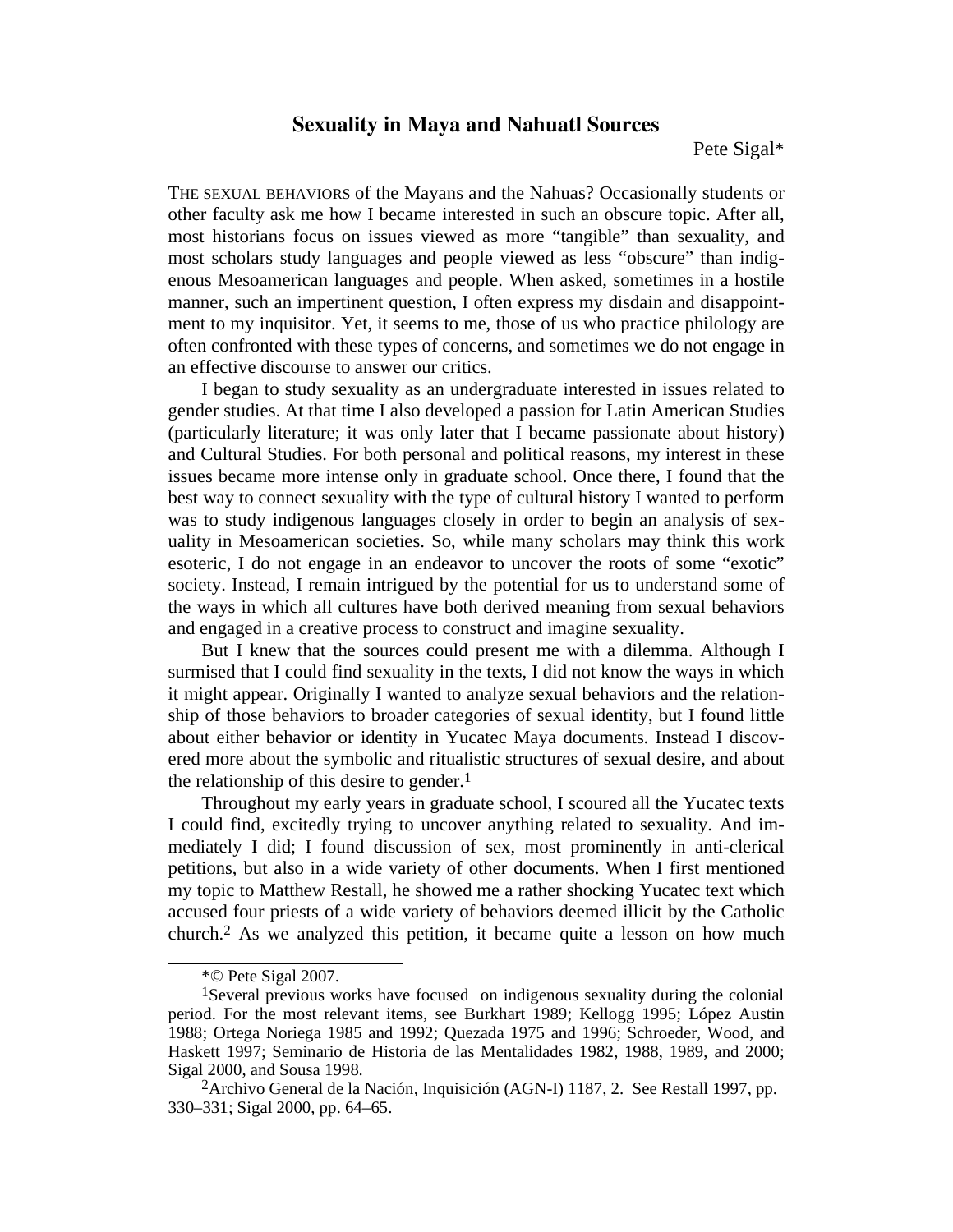hides between the lines of any particular source.<sup>3</sup> We knew from the beginning that we could not read the document as a literal description of actual fact. Yet one could not easily dismiss the petition, for an unusual text can tell us much about normative acts, the vocabulary of sexual desire, and the limits of acceptable behavior.

The method that I have used throws light on the existence and importance of sexual categories and concepts to Mesoamerican peoples.4 To give one brief example, the historical sections of the Yucatec *Books of Chilam Balam* discuss adultery relatively extensively: "The land was very lustful. There was excessive adultery."5 This description, not likely to be an accurate account of rates of adultery for the period under question, can be used, in context, to tell us much about sexual concepts. For example, the connection between the land and lust, a common one throughout the *Books of Chilam Balam* and other texts, confirms a conclusion that I have derived from more ritualistic texts in both Yucatec and Nahuatl: Mesoamerican peoples connected sexuality with the fertility of the land. However, the text also reconfigures that connection, as here the lust of the land is not considered positive, for, in the story invented by our authors, the lust and adultery lead to the downfall of a series of Yucatec leaders.6 Some types of sexual activity create a lustful land that then leads to destruction, while other sexual behaviors create appropriate fertility in the land, leading to the continuation of the life of the community and society. In no case, however, can we take the statements of the authors of these documents as actual fact about the prevalence of particular sexual acts (nor of the views of the indigenous peoples living in the time period described).

For the remainder of this article I will introduce the genres of documentation related to sexuality among Nahua and Yucatec peoples. In looking at a wide variety of genres, I find that each sheds sometimes unexpected light on the place of sexuality in society. The ritual medical documents, for example, ostensibly focus on something entirely different from sex, but sex enters the texts as a symbol that relates to the disease and/or the cure. As I introduce the genres, I will show both the problems and promises of each genre, after which I will provide an example of the methodology I use to "decode" the documents, to understand the often obscured place of sexuality in the text.

I use documents emanating from two different Mesoamerican groups to show that a series of trans-Mesoamerican similarities in sexual discourse exist. Crosslanguage research in the philology of indigenous-language texts has been little practiced, but it holds out great promise in any area of interest, especially with the many Mesoamerican sources which are not transparent in and of themselves. Such documents need to be held up to other related texts, including those produced in different languages. And, as we will see, we may gain knowledge from crosslanguage research even with texts that seem far more immediately tangible.

<sup>&</sup>lt;sup>3</sup>See the chapter "Between the Lines" in Lockhart 1999.<br>
<sup>4</sup>On the complexities of sexual meaning in colonial texts, see Spivak 1988.<br>
<sup>5</sup>Libro de Chilam Balam de Tizimín, f. 18v; Edmonson 1982, p. 62.<br>
<sup>6</sup>Sigal 2000, pp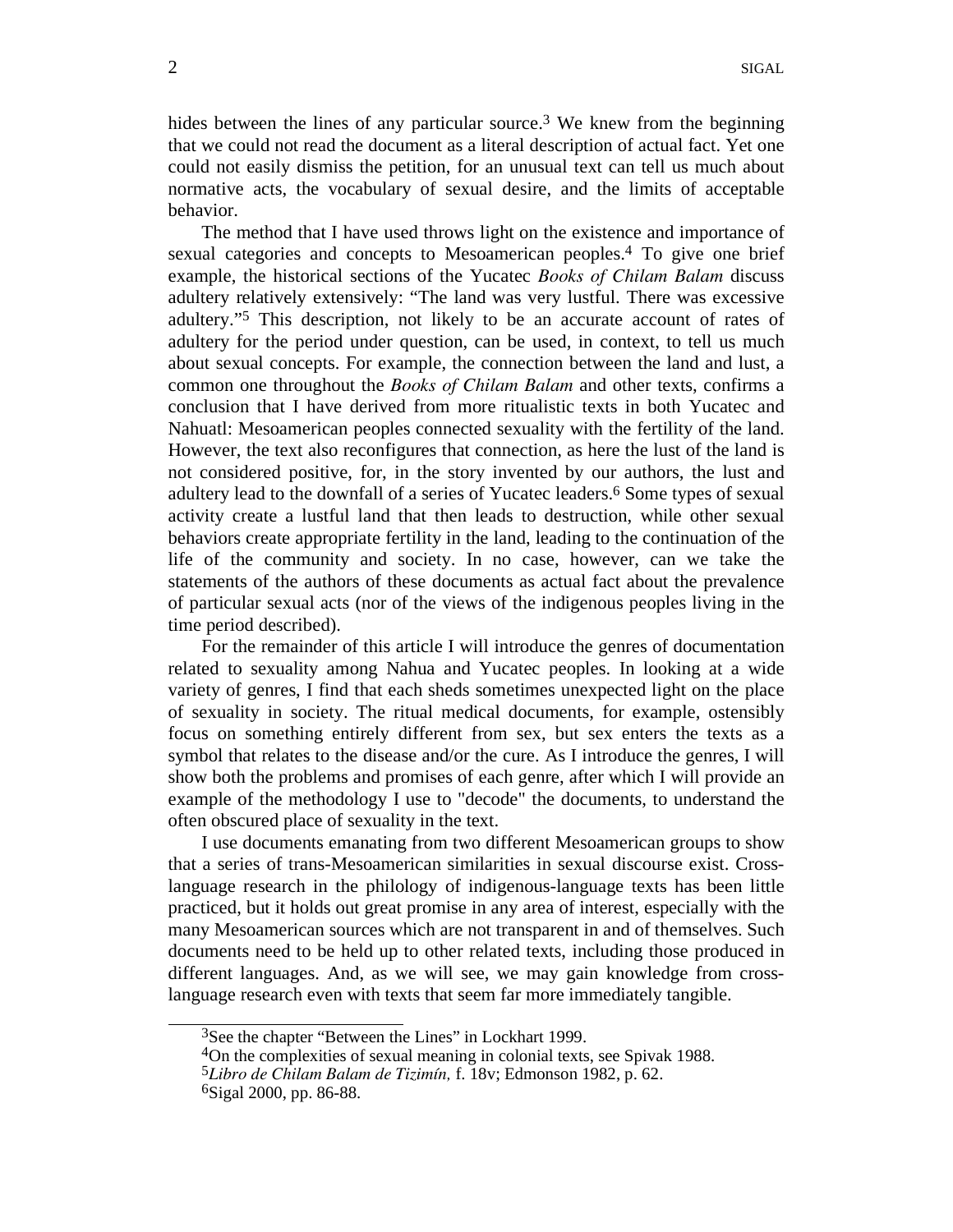My interest in sexuality and my training in philology, queer theory, and postcolonial studies have allowed me to appreciate doubt, ambivalence, and critical distance. I argue that the texts we use provide a window into the cultural logic of Mesoamerican discourse. They provide a "smoking mirror," if I may be permitted the use of a Nahua metaphor, an obscured view into a social structure long gone. Thus my analysis of the documents which discuss sexuality at no point attempts simply to reconstruct either the behaviors or the views the colonial Mesoamerican peoples. Rather I show in my scholarship that there exist many ways in which sexuality enters discourse—always mediated through the imaginations of our creative notaries and their clients. This entry into discourse allows me to suggest ways in which indigenous Mesoamerican authors imagined the relationship between sexual behaviors and their ever-changing world.

### **Genres of Sexualized Texts**

Here I analyze three genres of indigenous language texts (petitions, indigenous historical narratives, and ritual texts),<sup>7</sup> two genres of primarily Spanishlanguage texts (Spanish historical narratives and criminal trials), and the bilingual category of texts used for religious instruction (catechisms and confessional manuals).8

Petitions were intended to profess particular legal and political strategies, often meant simply to denigrate an enemy. Many Maya and Nahua petitions used sexuality to gain power over errant and/or unwanted priests and other local officials. The "shocking" petition that I mentioned above is simply an extreme example of this phenomenon. More representative are charges of priests violating their vows of celibacy through keeping concubines and/or seducing women in the confessional. Similarly, the petitioners accuse local officials, often indigenous men, of abusing the prerogatives of their offices to gain sexual access to women. On the surface most of these sources seem to stick quite close to the "reality" of the local situation, but often many things remain hidden. For example, the genre in both Nahuatl and Yucatec so consistently relates the same charges in very similar language that one can quickly make two deductions, both most likely somewhat accurate: first, priestly violations of vows of celibacy were extraordinarily widespread; and second, indigenous cabildos had a good idea of what charges the Inquisition would take seriously. In one example, leaders of several indigenous communities in Yucatan accuse their priest, Andrés Mejía, of unwarranted violence and the seduction of Maya women who had come to him to

<sup>&</sup>lt;sup>7</sup>For my purposes in this article, it is necessary to separate genres into categories that would not have made sense to the indigenous peoples of early Mesoamerica. For example, they would not have separated the ritual texts so clearly from the historical ones. Thus, the *Books of Chilam Balam* contain some sections that are more ritualized and other sections that are more historical, but the Maya would have considered all of them to be part of the same overall genre. On indigenous conceptions of time and history,

 ${}^{8}$ For the purpose of this article, I have excluded songs. This rich source presents unique difficulties of translation when it comes to the Nahuatl texts. I did, however, make use of songs written in Yucatec. At a later date, I will focus more on the Nahuatl songs, which have great potential for an analysis of sexuality.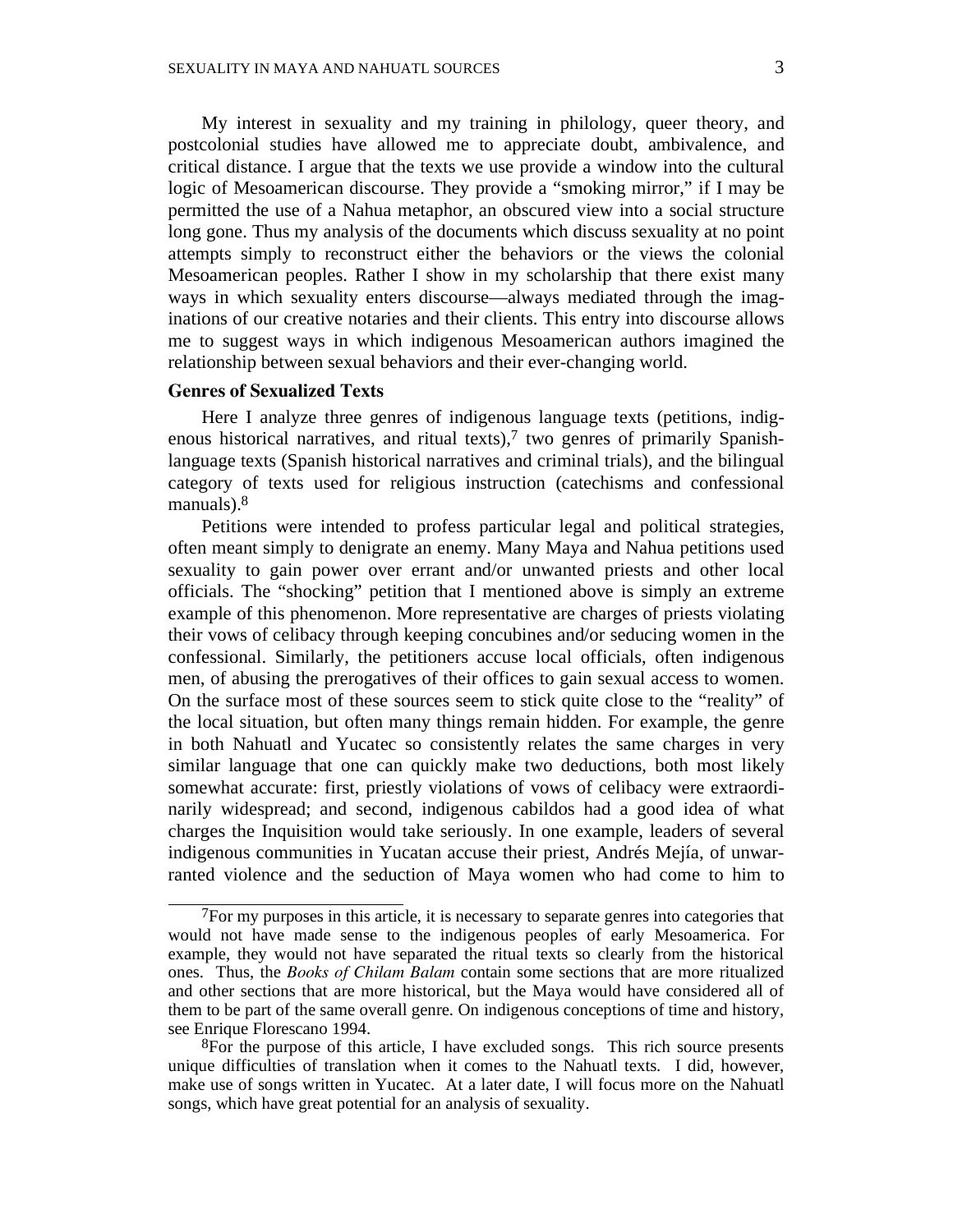confess. These charges later were recanted.<sup>9</sup> Rather than attesting to the reality of Mejía's violations, the petition signifies what elsewhere I have termed a strategic inversion of power.10 Both Mayas and Nahuas, starting very early in the colonial period, used the rules of the Catholic church to overcome the power differential between themselves and the priests. Indigenous cabildos regularly utilized the Inquisition to assert their agency over clerics. Further, they used secular authorities to assert agency over errant indigenous governors and various people of African and/or Spanish descent. In these performances of power, both Nahuas and Mayas understood sexuality as a political tool.

The indigenous historical narratives provide a variety of information, comparable in certain ways to the Spanish chronicles of the conquest. As noted above, these narratives signify not actual representations of sexuality as it was performed in the past, but instead they assert a variety of moral principles. In the example of adultery, in order to portray that particular sexual behavior in a negative manner, the authors of the *Books of Chilam Balam* show that societies have fallen because of adulterers. Similarly, fray Bernardino de Sahagún's Nahua informants in the *Florentine Codex* argue that adultery causes societal decay. These narratives tend also to denigrate the sexual activities of perceived enemies and other outsiders. The *Books of Chilam Balam* question the sexual activity of Itzá invaders, representing them as, among other things, pederasts. One Nahuatl historical text calls certain mulattos "putos." The authors of these narratives denigrate outsiders and use sexuality to reinterpret, even manipulate, history. Thus they declare a fallen leader an adulterer. And Mexica warriors who fled the invading Spaniards are found sexually suspect. Hence the authors use sexuality to gain moral authority and political power. By rewriting history through the optic of a sexual lens, the Nahuas and Maya writing these narratives assert the moral superiority of the current community leaders, as contrasted with their predecessors and contemporary outsiders.

The Spanish-language historical narratives (including several written by indigenous peoples) also use sexuality to signify certain events and peoples. Some Spanish chronicles commonly charged indigenous peoples throughout the Americas with sodomy and sexual promiscuity. Still others argued that the indigenous peoples were sexually circumspect. While we cannot take these chronicles as factual representations of indigenous sexual activity, the debates in which Spaniards engaged can be instructive. For example, some authors (Gómara, Díaz) found that the Nahuas engaged in extensive sodomy, while others (Las Casas, Torquemada) believed the Nahuas relatively innocent when it came to same-sex sexual activity. In these debates the Spanish sources reveal as evidence the existence of several indigenous roles for men who engaged in sexual activity with other men. We can enlighten readers as to the purposes of these roles when we compare these sources with indigenous ritual and historical documents. 11 None of these historical texts, even when compared with each other, however, accurately depict sexual activity. They have particular political purposes in

 ${}^{9}$ AGN-I 69, 5.  ${}^{10}$ Sigal 2000, pp. 73-79.<br> ${}^{11}$ See Sigal forthcoming.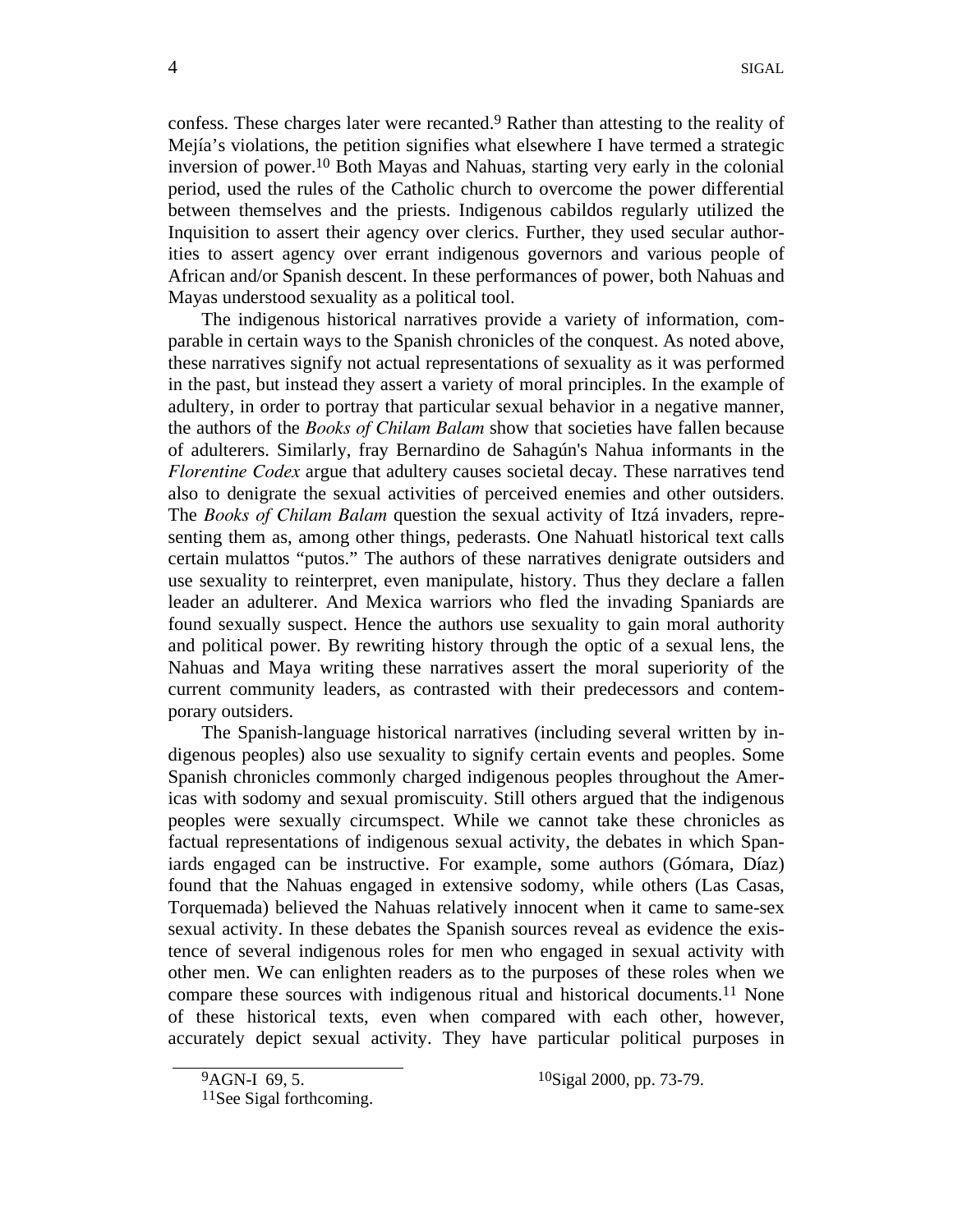rereading and revising historical discourse, and in each case they use sexuality to do so. Thus my goal as a reader of these texts is to expose the political uses of sexuality, closely analyzing the role of the author in the construction of the nar-

rative. The documents that I call ritual texts, those that represent ceremonial activity, either through curing rites or through religious activities, come from the Yucatec *Books of Chilam Balam* and the *Ritual of the Bacabs,* and the Nahuatl *Florentine Codex* as well as a series of sources emanating from idolatry investigations. The narratives present a surprisingly cohesive (and trans-Mesoamerican) sexual cosmology, maintained from the time of the conquest through the middle of the seventeenth century. In these texts the Maya and the Nahuas both connect sexuality with the gods, the maintenance of society, and the fertility of the earth. They further relate all of these concepts to human sacrifice, a practice largely discontinued soon after the Spanish conquest. The sexual cosmology of the indigenous peoples continued well into the seventeenth century, even as the documents betray significant Spanish influence. For example, while the *Ritual of the Bacabs* invokes the preconquest gods, the text also mentions Jesus and the Virgin Mary (themselves sexualized), called upon using the same terms as with the other gods. 12 Each cure ends with an obligatory "amen." The books of the *Florentine Codex,* collected and organized by a Franciscan friar, follow a distinctly European pattern of organization.

In my first book I most extensively analyzed these ritual texts, as they helped me to understand the broad outlines of a "cultural matrix" within which the Maya developed meanings from sexual behaviors. The sexual cosmology represented by the ritual texts presented me with an approximation of part of this cultural matrix. Here the texts, intentionally archaic, showed ceremonies which could be effective only if large numbers of people believed in their efficacy. The rites in the Nahuatl and Yucatec narratives discussed below emanate from rituals practiced primarily by commoners. The large-scale ceremonies shown in the *Books of Chilam Balam* and the *Florentine Codex,* by contrast, emanate from state-sponsored rituals run by nobles. The obscurity of such documents, however, mandates that we engage in extensive interpretation. In addition to focusing on the authors of these texts, first I reconstruct the various literary influences, both European and Mesoamerican, present in the texts. Second, I deconstruct the mythologies the ceremonies intend to present to their audiences. Finally, I work to uncover the relationship between a sexual discourse and the mythological structures presented in the texts. Throughout my analysis of the ritual texts, I constantly remember that the narratives only approximate the ceremonial discourse of the time—we, of course, cannot witness the ceremonies themselves.

In contrast with the ritual texts, the bilingual catechisms and confessional manuals have a well-known provenance and use, but little connection with traditional Mesoamerican cosmology. They form part of an effort to engage in a religious conquest, and thus primarily represent the views of the priests (in fact, the views of the few priests who wrote the manuals). The confessional manuals

<sup>12</sup>See Sigal 2000, pp. 107–08.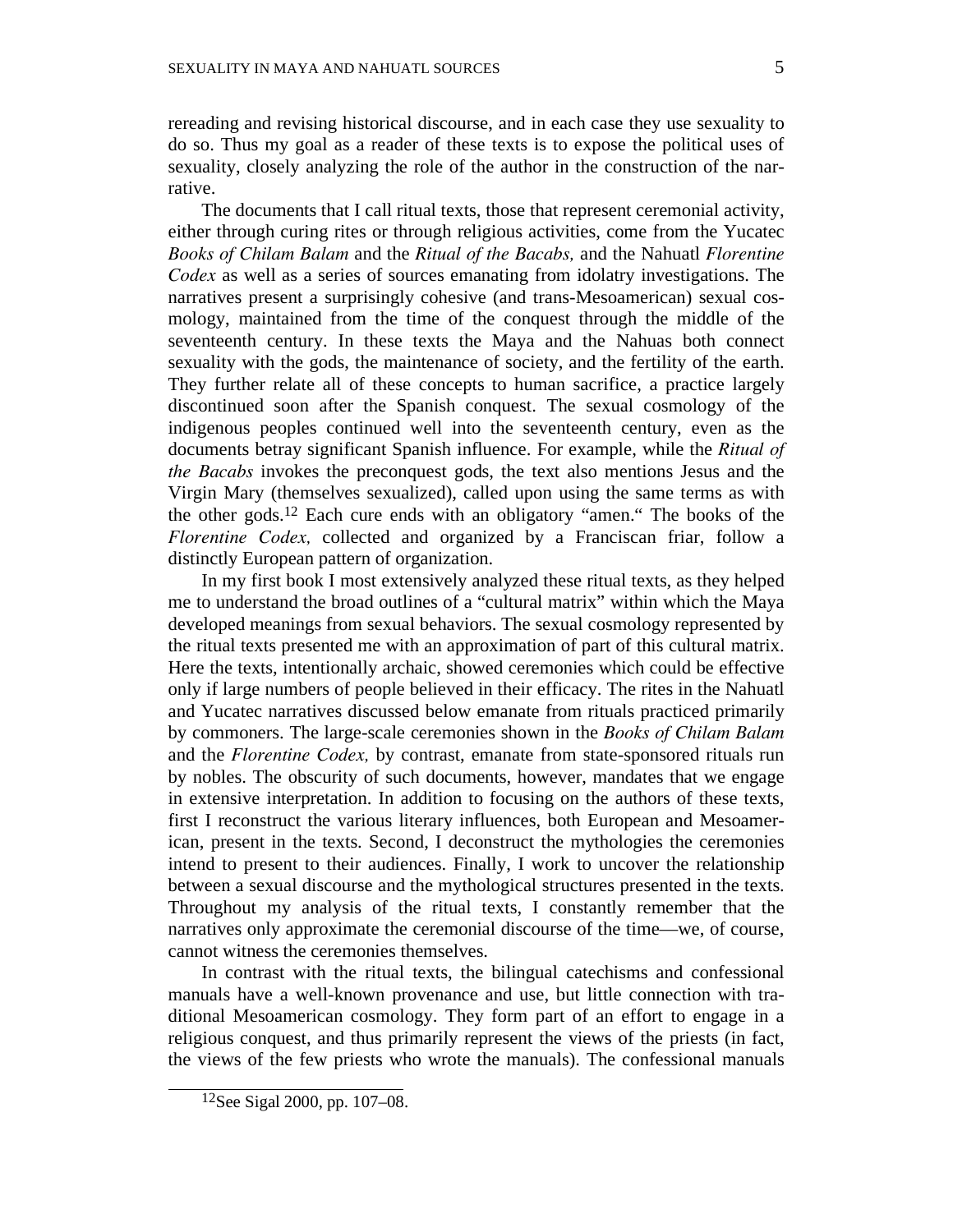are intended to control self-presentation, and they are particular types of colonial documents into which the indigenous peoples had little input. In fact, the priest intended the confessionals to alter indigenous notions of right and wrong, sin and self-control. Despite the lack of indigenous input into the catechisms and confessional manuals, the authors did engage in a creative process of revising the texts to deal with what they perceived as indigenous realities. These types of documents show slow, subtle changes in the ways in which the indigenous populations understood sin and the act of confession. They also show, importantly, that attempts at a conscious maneuver to engage in such a cultural conquest largely failed (neither Nahua nor Maya people understood either the clerical concept of sin or the proper place of Catholic confession). In analyzing these sources, I focus on the language of the texts in order to represent some approximation of the views of the priests and, more importantly, to signify a clerical discourse designed to insert the Catholic concept of sin into the indigenous cultural matrix.

The final genre, that of the criminal trial, is the one place in which we can discover something about daily sexual activity. In my research for my dissertation and first book, I avoided criminal trials, as I made a decision to analyze the broader parameters around which Yucatec peoples organized their thoughts about sexual desire. Thus I focused my attention on the relationship between sexuality, state formation, and religious discourse. I did this primarily because nothing had been written about Yucatec sexuality, and I believe that most importantly we need to understand the cultural implications of sexual desire. In the Nahua case, several scholars have begun to analyze the history of sexuality, so I have greater latitude. The criminal trials in the Nahua region pay a great deal of attention to sexual violence and adultery. There we see patterns of behavior, often signifying the tensions within any particular community. Yet we cannot assume that these trials represent norms of activity, because they signify the "margins" and show the influence of the Spanish legal system. The acts shown are beyond the outer limits of acceptable behavior in Nahua society. Indigenous peoples knew how to manipulate the system, and they developed arguments for legal success. However, in coordination with the other genres, the criminal trials present examples of behaviors that can be analyzed as significant acts which challenge family and/or community cohesion. So, when a criminal trial presents a case in which a Nahua woman is killed for her alleged adultery, I can analyze that case based on my notion of Nahua cultural norms, a notion developed out of my reading of a series of Nahuatl texts. Rather than suggesting that such a case signifies some universal trans-historical form of gender contestation, I show ways in which it re-signifies a particular social construct related to marriage and sexual relations outside of marriage. I analyze the criminal trials as another form of sexual discourse in which indigenous people create a narrative to mediate their relationships with each other and with the colonial state.

### **A Method**

In my interpretive framework and methodology, I analyze the specific sources, down to the level of individual words and even in some cases syllables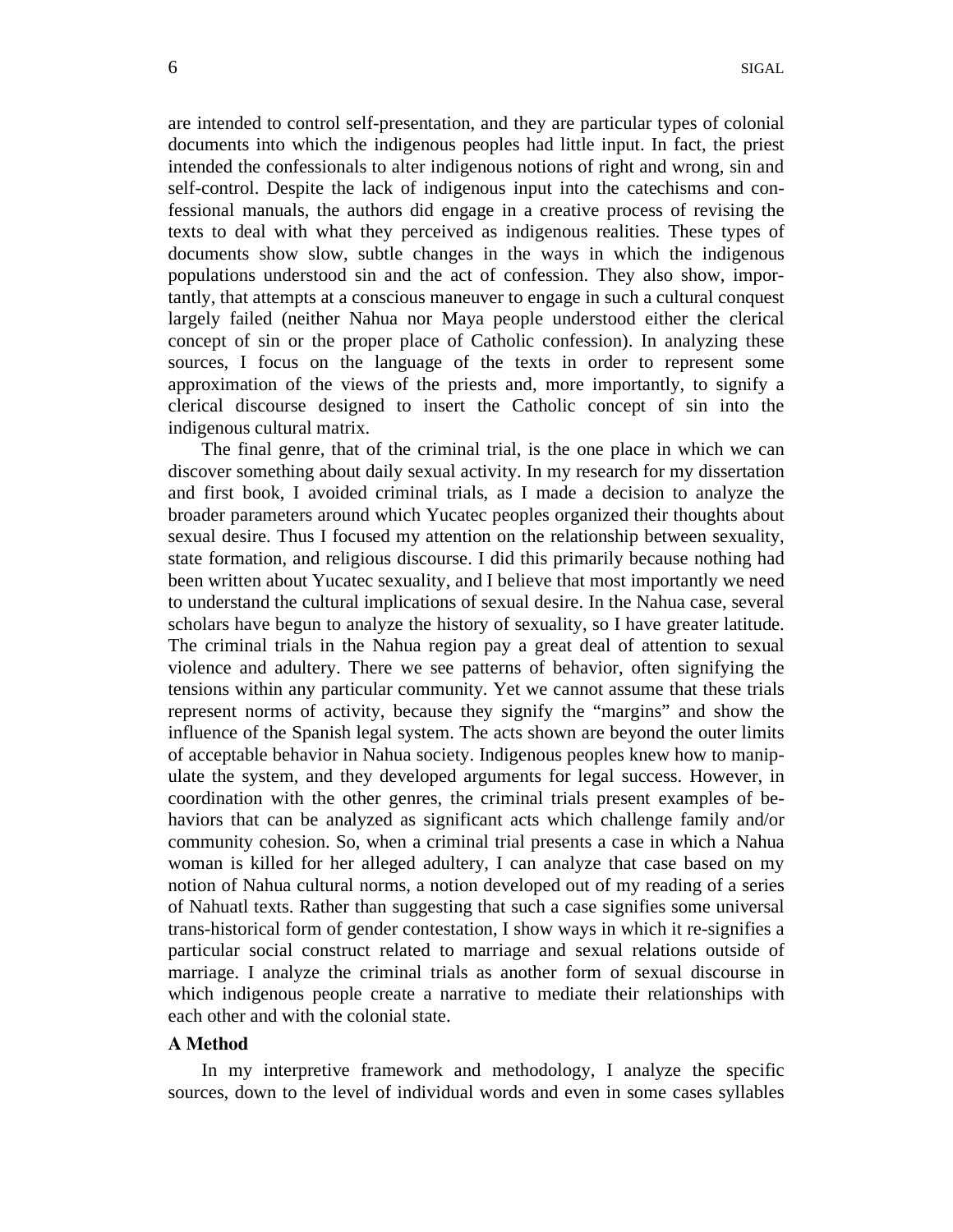within words. This method allows me to discuss the structure of the language. For texts that Spaniards translated, I find the meanings hidden behind the translations of Maya and Nahuatl terms into Spanish. The act of translation was a cultural process in which meanings were necessarily altered, and the priests, notaries and other linguistic intermediaries often did not accurately translate indigenous social realities into Spanish. By reading and retranslating the Nahuatl and Yucatec sources, I distinguish the presence of indigenous cultural norms. With both Spanish and indigenous-language documents, I provide extensive analysis and contextualization by, for example, discussing the *Florentine Codex* in the context of the various sources upon which it was based. I find classical European texts, preconquest Nahuatl codices, and medieval religious documents which relate to the production of the *Codex*. I then analyze the various components of any particular part of the text in order to uncover its relationship with Nahua and Spanish historical realities and literary genres.

Here I present one example of my methodology, in which I engage in a philological analysis of a particular ritual text, providing it with a cross-cultural and cross-language context, then deconstructing particular aspects of the sexual myth structure which the narrative develops. This text emanates from both a Nahuatl and a Maya document. Both the anonymous *Ritual of the Bacabs* and Hernando Ruiz de Alarcón's *Treatise on the Heathen Superstitions that Today Live Among the Indians Native to this New Spain* are obscure collections of texts with little to provide any context. 13 Although Ruiz de Alarcón provides some commentary for the Nahuatl documents, the Maya texts have no such contextualization. Further, Ruiz's analysis of the texts is full of such intense condemnation that one needs to use great care in analyzing his commentary.

Both of the documents provide extensive discussion of sex, and they relate sexuality directly to a complex set of fertility rituals. Both texts were produced in the early seventeenth century. The Yucatec text was anonymous, but it appears to have emanated from several different related documents (recopied in the same hand), each of which was designed to accompany a shaman or curer as he or she performed his or her duties. Little is known of the history or provenance of the *Ritual of the Bacabs.* The Nahuatl and Spanish document produced by Ruiz has more context, telling us that it comes from testimonies that he collected while in Guerrero. Ruiz attempted to document the "heathen superstitions" of the people of New Spain in order, presumably, to aid in the eradication of such superstitions. He transcribed and translated the texts, and he added a significant amount of commentary. He also greatly influenced the textual production (at several points he says that he does not reproduce the original text for the sake of protecting his readers from improper language and influence).14

One set of documents presents cures for scorpion stings. The Maya text relates the scorpion to the penis-piercing ritual:

The scorpion's statement is for its stinger . . . . You take your grand-

<sup>&</sup>lt;sup>13</sup>The Ritual of the Bacabs has been published in Roys 1965 and Arzápalo Marín 1987. For Ruiz de Alarcón see the <sup>1984</sup> edition by Andrews and Hassig. 14For example, Ruiz de Alarcón 1984, p. 133.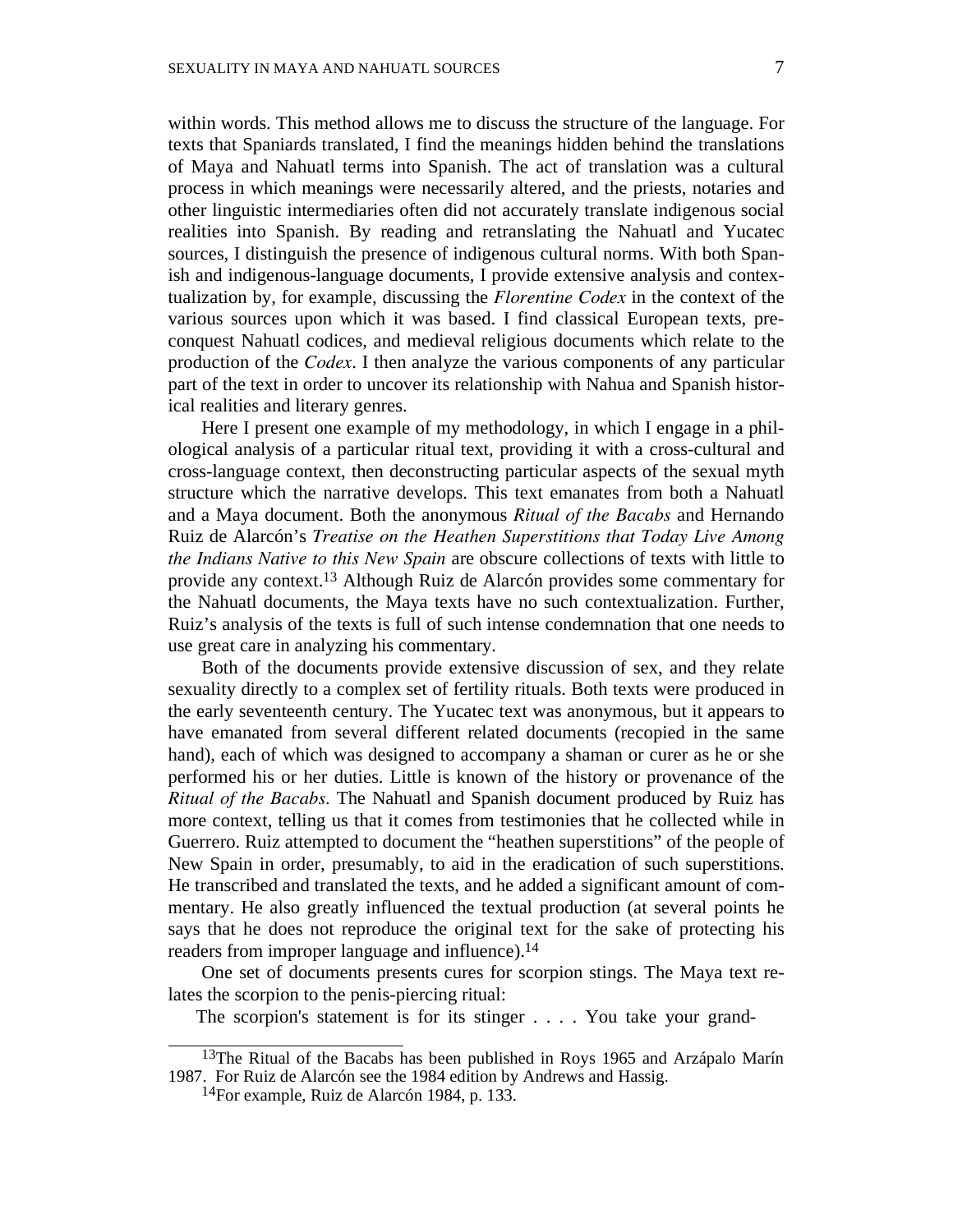mother's virginal needle and introduce it into your penis with your grandmother's virginal fire. This will introduce pain into your penis . . . . This is your penis; this is the genealogy of your mother and your father.15

As I have shown elsewhere, this document incorporates penis piercing as a sacrificial and fertility ritual. 16

The text ostensibly presents a cure for scorpion stings. Like other similar sources, it uses an incantation which engages in some communication with the scorpion itself and with supernatural forces. The bulk of the document provides the instructions for the penis-piercing ritual. The curer uses the needle, or stingray spine, to pierce the foreskin of the penis, which sheds extensive amounts of blood. That shedding of blood allows the curer to engage in visions in which he sees and communicates with the gods. 17 Here the curer demands that the gods get rid of the scorpion sting. So the penis, signified elsewhere in this and other rituals as a penetrator, itself is pierced by the stingray spine, a possession of the "grandmother," a description commonly used for the Moon Goddess. This reversal in which the penis pierces and is itself pierced by the possession of a female deity signifies the necessary gender duality and parallelism present in traditional Maya religion.18

In a related Nahuatl text, Ruiz de Alarcón provides us with more context for the scorpion. The document recalls a Nahua myth in which the scorpion was created. This is one of the most telling incantations in the treatise, as it symbolizes the seduction of men by women. Here Xochiquetzal, the Nahua goddess, seduces a man and turns him into a harmless scorpion.19 She says to him:

My older Brother, Yappan, I have come. I, your older sister, Xochiquetzal, have come to greet you.

After establishing this kinship connection, Xochiquetzal then engages in sexual activity with the man, Yappan. The man in the text was to become a powerful and deadly being and, in order for the transition to take place properly, he could not have sex.20 He eventually was seduced by Xochiquetzal, after two other goddesses failed to do so. After the seduction, a man/god, Yaotl, guarding Yappan, says:

Are you not ashamed, priest, Yappan, because you have ruined things? For however long you will live upon the earth, you will be able to do nothing upon the earth, you will be able to achieve nothing. The commoners will call you "Scorpion." Indeed I have called you, I name you "Scorpion."

Yaotl then cuts off the scorpion's head, and we are told that "because of Yappan's having sinned, the goddess Citlalcueye decided that all those who were stung by a scorpion would not die."21

<sup>15</sup>Arzápalo Marín 1987 (facsimile), ff. 160–162; Roys 1965, pp. 54–55; Arzápalo Marín 1987, pp. 385–86. Roys translates this text very differently. He does not interpret the double entendres. Nor does he translate much of the document, because he believes it simply related to the concept of "curses."<br><sup>16</sup>See Sigal 2000. <sup>17</sup>See Schele and Freidel 1990; Sigal 2000.<br><sup>19</sup>Ruiz de Alarcón 1984, p. 204.<br><sup>20</sup>Elsewhere I analyze this text more extensively. See my "The Erotic Goddess

the Phallic Scorpion: Maya and Nahua Rituals," unpublished manuscript. 21Ruiz de Alarcón 1984, pp. 204–205. The quote is on 205.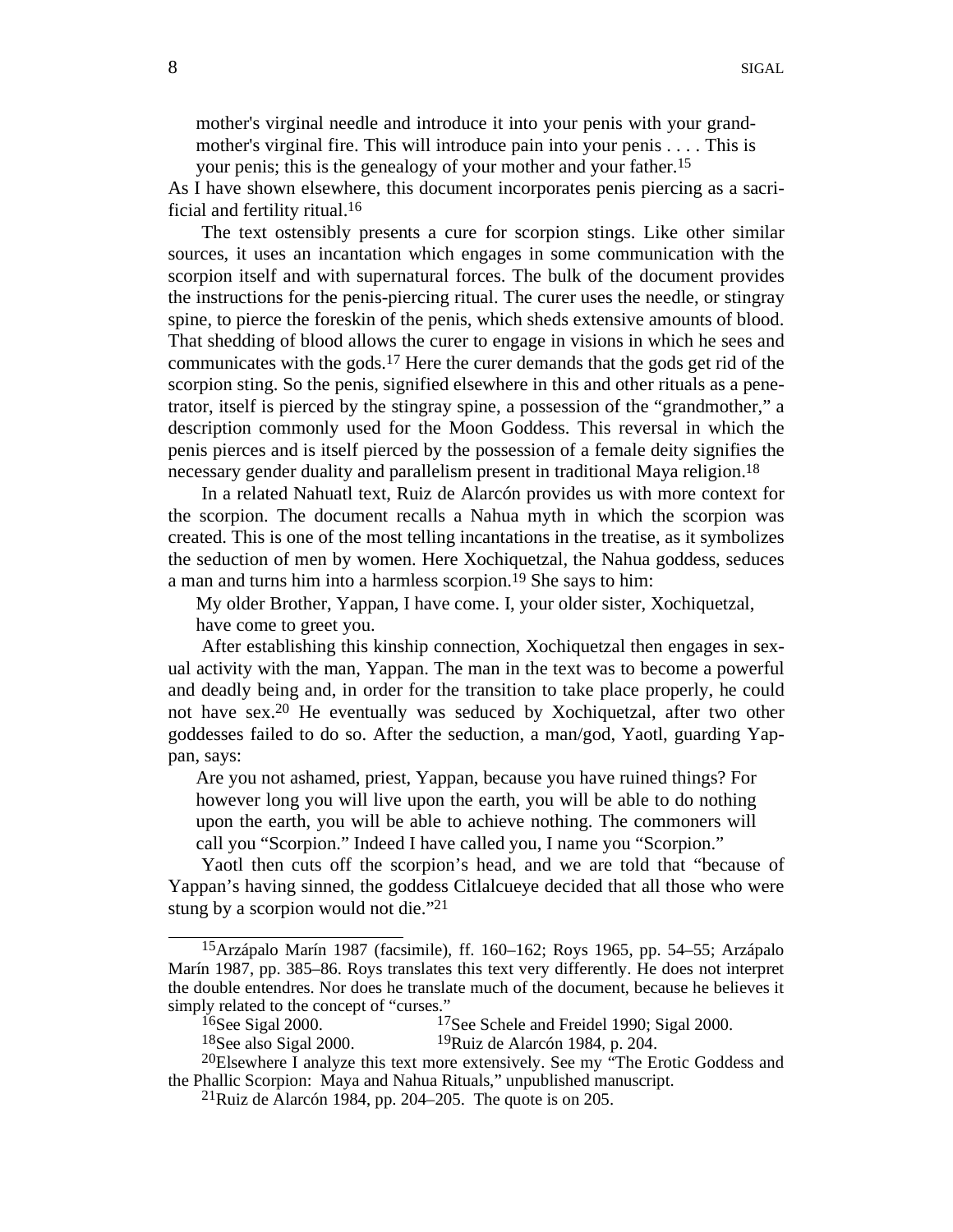Xochiquetzal seduced and deceived Yappan. She was an extremely powerful being, one who used her femininity to demand that the man/scorpion adhere to her wishes. She defeated him, and then Yaotl castrated him. 22 Indeed, both the Nahuatl and the Yucatec texts present castration as a vital element of the ritual. The Maya text shows a penis-piercing ceremony in which the pierced member signifies the power of the person pierced: he can engage in the cure for the scorpion sting. The Nahuatl text presents a ceremony in which the cutting off of Yappan's head leads to his loss of power. The inherent contradiction, however, is resolved by the texts themselves: the scorpion is beheaded in both texts and in both this animal loses its power. The men who gain power, the curer in the Maya text and Yaotl in the Nahuatl text, symbolize the warrior complex of Mesoamerican societies. They are the powerful men in the societies, and they will engage in castration, both simulated through the penis-piercing ritual and literal through the cutting off of the (phallic) head of the scorpion. The assertion at the end of the Maya text, "this is your penis," signifies the phallic nature of the scorpion itself.

The power in the Nahuatl text moves from Yappan to the goddesses to Yaotl. Yappan begins the document in a move to become an extraordinary being with the ability to destroy human life. He instead becomes a simple scorpion. The goddesses begin the text with little power, as they cannot dissuade Yappan from his course of action. Xochiquetzal changes that by using sexual desire, here seen as her most powerful attribute, to attract Yappan and cause him to fail. She also uses a fictive kinship connection with Yappan<sup>23</sup> in order to symbolically represent her authority. Finally, Yaotl himself begins the text as a simple guard for Yappan, but later chastises him and cuts off his head. Yaotl's transformation signifies the power of the warrior. Thus the goddesses maintain their power and protect the community through sexuality, while Yaotl aids them through violence.

Both texts demand gender parallelism. They require both male and female actors in order to prevent the scorpion from killing. In fact, in both texts, female power seems to predominate. The lineage of the grandmother/goddess controls much of the Maya text, and she possesses all of the implements used to engage in the penis piercing ritual. In the other text, the Nahua goddesses engage in the most important actions to prevent Yappan from gaining power. Yaotl's actions are subsumed under the more pertinent acts of the goddesses. Both documents see the ritual power of feminine sexuality as immense.

Neither Ruiz de Alarcón nor the anonymous Maya scribes can be considered blank slates—they all influenced the re-production of the scorpion story based on their own imaginative and interpretive frameworks. Ruiz places this text in a treatise related to curing, and he makes his framework clear as he calls the curer

 $22$ The man's head, which Yaotl cuts off, is explicitly linked to the penis. Further, the scorpion is later called Pelxayaqueh, which is a metaphor for the penis. Ruiz de Alarcón 1984, p. 208. I am currently in the process of writing an article on the castration complex and the scorpion. Implicit in both Maya and Nahua rituals, castration had important phallic connotations, but clearly these connotations differed from the castration complex in modern Western psychoanalytic literature.

 $^{23}$ She is not really his older sister. This is simply a respectful form of address.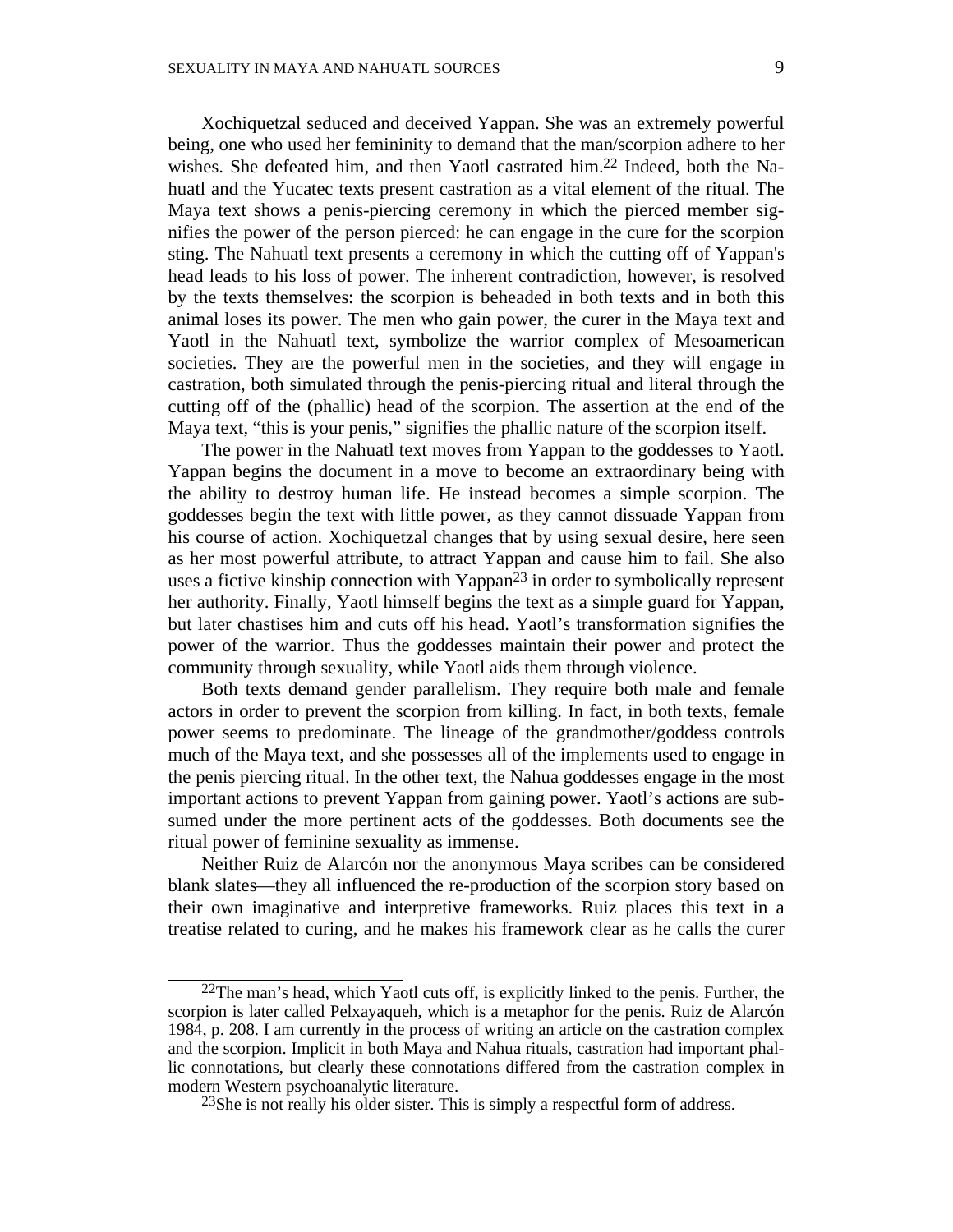"one who has a pact with the devil."24 The Maya authors, while they have a more obscured presence in the texts, clearly want to assert their own knowledge related to curing rituals. The logical consistency of the myth and the support of other ritual sources show that the portrayal of gender and sexuality, however, was influenced as much by the cultural imaginary of a broader sector of Mesoamerican peoples as by the particular goals of the authors. Thus extirpation, curing, the power of the curers, and the cosmological connection between sexual behavior and the gods each forms part of the story of the ritual text.

### **Concluding Remarks**

The ritual documents are formal texts that provide information about a broad mythological discourse. They present a clear case of gender complementarity which much of Mesoamerican society maintained throughout the colonial years.<sup>25</sup> The concurrent use of the Yucatec and Nahuatl texts leads to my significant interpretation about rituality and gender parallelism across Mesoamerica. The scorpion was a rather esoteric symbol of sexual desire. The Maya and the Nahuas had a set of symbols regarding gender complementarity, symbols dependent on the structure of heterosexual intercourse and its role in creation and fertility. The mythology of both groups gave some importance to castration. In both cases, goddesses and women were perceived to have great symbolic and ritualistic powers.

The Yucatec scorpion text is so obscure as to be virtually indecipherable without the aid of the Nahuatl document. With the help of the Nahuatl text, however, the symbolic structure of Yucatec lineage and kinship, the importance of castration, and the relationship between the scorpion and sexual desire become clear. Further, the Maya text allows us to interpret its Nahuatl counterpart by showing us the connection between blood rituals, the piercing of the penis, and the mythology of the scorpion.

These highly ritualized texts would hardly seem good examples of the influence of colonization. Yet both documents present a variety of postconquest innovations. The Maya text's discussion of virginity relates to postconquest concepts of sexuality. The context of extirpation was evident in Ruiz de Alarcón's act of collecting the text. Indeed, the historical context points out the importance of my methodological framework. As a graduate student, I became interested in history primarily because the methods within ethnohistory present us with a critical edge in which we can discern the always mediated historical indigenous voice. My analysis of the ritual texts provides an example: indigenous myths and rituals are filtered through the minds and quills of (perhaps) fickle notaries, powerful curers, and ambitious priests. By taking apart the filtering mechanisms, we approximate the voice of the indigenous informant.

Our interpretation of the documents can be extraordinarily misleading unless we begin by "reading between the lines," engaging in a close textual analysis, followed by an interpretation of the metaphors and symbolic representations presented. The potential for this work, particularly when supported by a comparative examination, is enormous, as this type of method can alter not only our know-

<sup>&</sup>lt;sup>24</sup>Ruiz de Alarcón 1984, p. 157.<br><sup>25</sup>See Sousa 1998.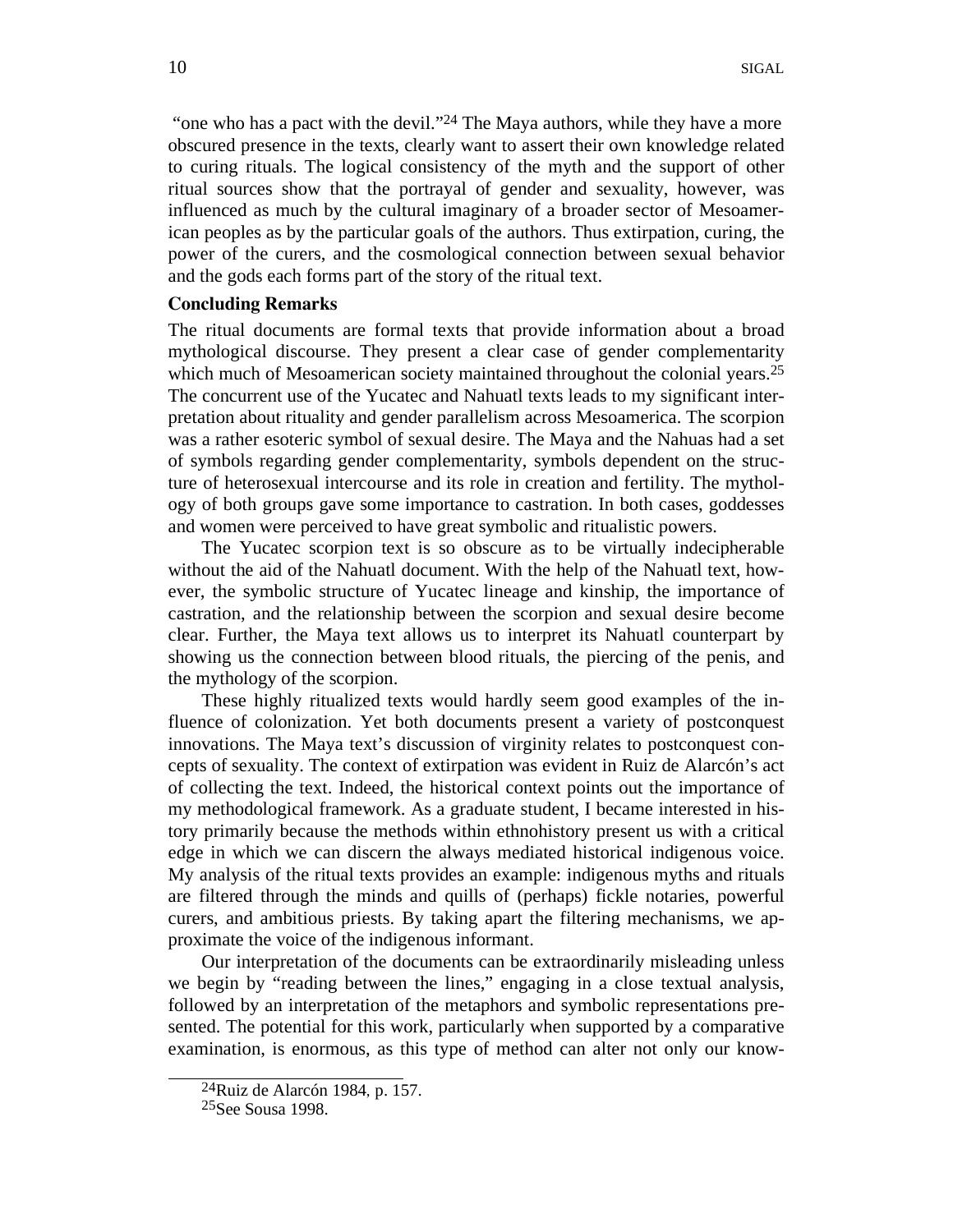ledge of sexuality among the indigenous peoples of early Mexico, but more broadly such an analysis can change the ways in which the history of sexuality may be written and the paths we must take in order to confront issues related to sexual desire.

## **Bibliography**

- Arzápalo Marín, Ramón. 1987. *El ritual de los Bacabes*. México: Universidad Nacional Autónoma de México.
- Burkhart, Louise M. 1989. *The Slippery Earth: Nahua-Christian Moral Dialogue in Sixteenth-Century Mexico*. Tucson: University of Arizona Press.
- Edmunson, Munro, ed. 1982. *The Ancient Future of the Itza: The Book of Chilam Balam of Tizimin*. Austin: University of Texas Press.
- Florescano, Enrique. 1994. *Memory, Myth and Time in Mexico: From the Aztecs to Independence*. Austin: University of Texas Press.
- Kellogg, Susan. 1995. *Law and the Transformation of Aztec Culture, 1500–1700.*  Norman: University of Oklahoma Press.
- *Libro de Chilam Balam de Tizimín, reproducción*. Fontes Rerum Mexicanarum. 1980. Graz, Austria: Akademischer Druck- u. Verlagsanstalt.
- Lockhart, James. 1999. *Of Things of the Indies: Essays Old and New in Early Latin American History*. Stanford, Calif.: Stanford University Press.
- López Austin, Alfredo. 1988. *The Human Body and Ideology: Concepts of the Ancient Nahuas*. 2 vols. Trans. by Thelma Ortiz de Montellano and Bernard Ortiz de Montellano. Salt Lake City: University of Utah Press.
- Ortega Noriega, Sergio, ed. 1985. *De la santidad a la perversión o de la porqué no se cumplía la ley de Dios en la sociedad novohispana*. México, 1985.
- , ed. 1992. *Amor y desamor: Vivencias de parejas en la sociedad novohispana*. México, 1992.
- Quezada, Noemí. 1975. *Amor y magia amorosa entre los aztecas*. México: Universidad Nacional Autónoma de México.
- . 1996. *Sexualidad*, *amor*, *y erotismo: México prehispánico y México colonial*. México: Universidad Nacional Autónoma de México.
- Restall, Matthew. 1997. *The Maya World.* Stanford, Calif.: Stanford University Press.
- Roys, Ralph L., ed. 1965. *The Ritual of the Bacabs*. Norman: University of Oklahoma Press.
- Ruiz de Alarcón, Hernando. 1984. *Treatise on the Heathen Superstitions that Today Live Among the Indians Native to this New Spain, 1629.* Ed. by J. Richard Andrews and Ross Hassig. Norman: University of Oklahoma Press.
- Schele, Linda, and David Friedel. 1990. *A Forest of Kings: The Untold Story of the Ancient Maya*. New York: William Morrow.
- Schroeder, Susan, Stephanie Wood, and Robert Haskett, eds. 1997. *Indian Women of Early Mexico*. Norman: University of Oklahoma Press.

Seminario de Historia de las Mentalidades. 1982. *Familia y sexualidad en Nueva*